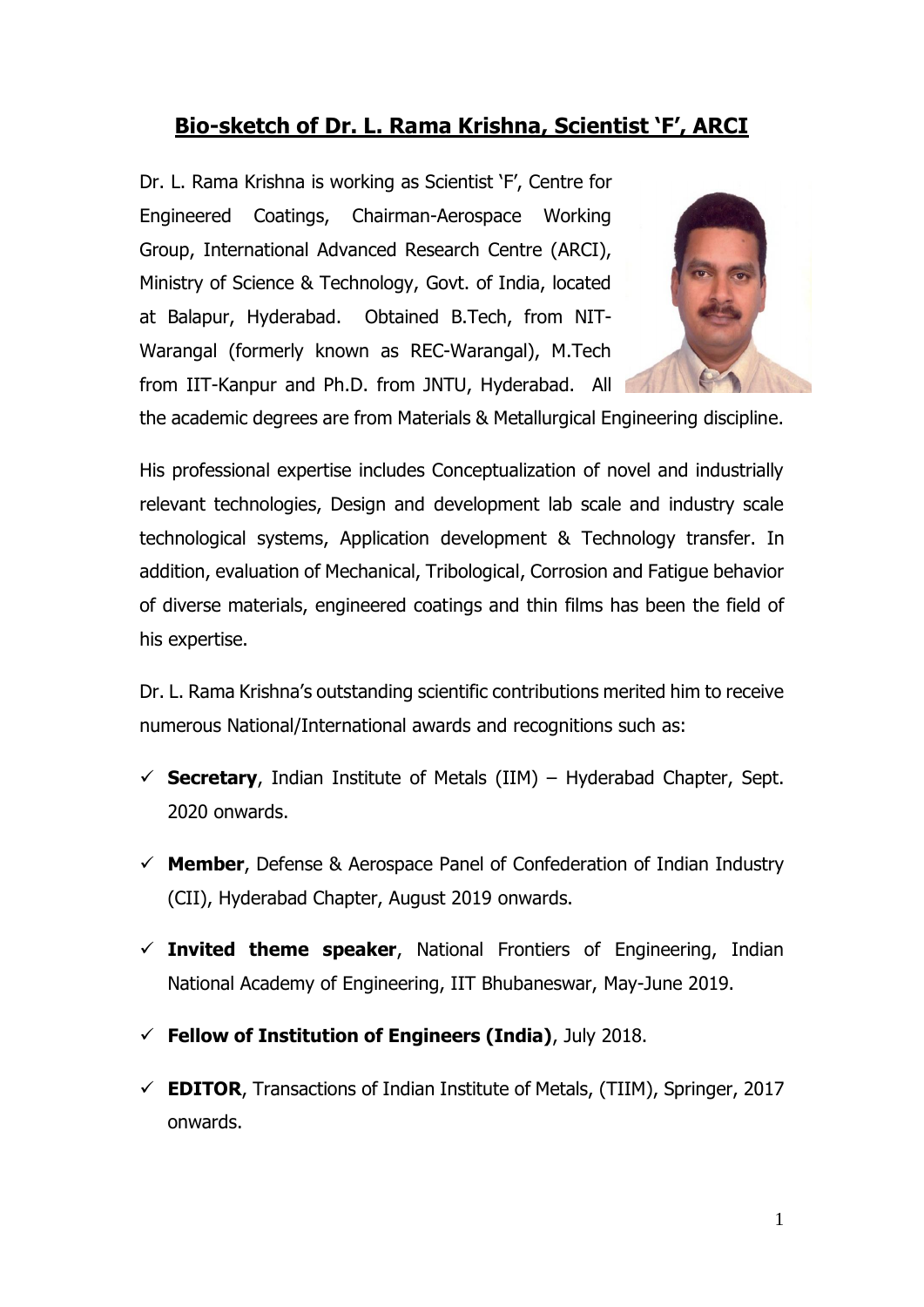- **SECTION EDITOR, "**Ceramic Coatings and their Properties for Critical Applications" in "Handbook of Advanced Ceramics and Composites Applications", Springer Nature, 2018-19.
- **EDITORIAL BOARD MEMBER:** Journal of Materials Science and Surface Engineering (JMSSE) - 2015 onwards, Journal of Thermal Spray and Engineering (JTSE) – 2017 onwards.
- **DISTINGUISHED ALUMNI PROFESSIONAL ACHIEVEMENT AWARD**, National Institute of Technology, Warangal, 2016.
- **OUTSTANDING CONTRIBUTION IN REVIEWING,** Received from

prestigious journals namely (a) Materials and Design, (b) Journal of Alloys and Compounds, (c) Surface and Coatings Technology, (d) Advanced Powder Technology, Elsevier, Amsterdam, The Netherlands, 2015**.**



- **EXECUTIVE COUNCIL MEMBER**, Materials Research Society of India, Hyderabad Chapter, 2014 onwards.
- **CONVENOR,** Thermal Spray Coating Technologies (TSCOAT-2015), organized in association with Materials Research Society of India, 23 Sept. 2015.
- **EXECUTIVE ORGANIZING COMMITTEE MEMBER**: Asian Thermal Spray Conference (ATSC) – 5-day international conference organized at Hotel Novotel, Hyderabad, Nov. 2014.
- $\checkmark$  Invited participant in Indo-US flagship "**FRONTIERS OF ENGINEERS SYMPOSIUM**", Washington DC, U.S.A., 2012.

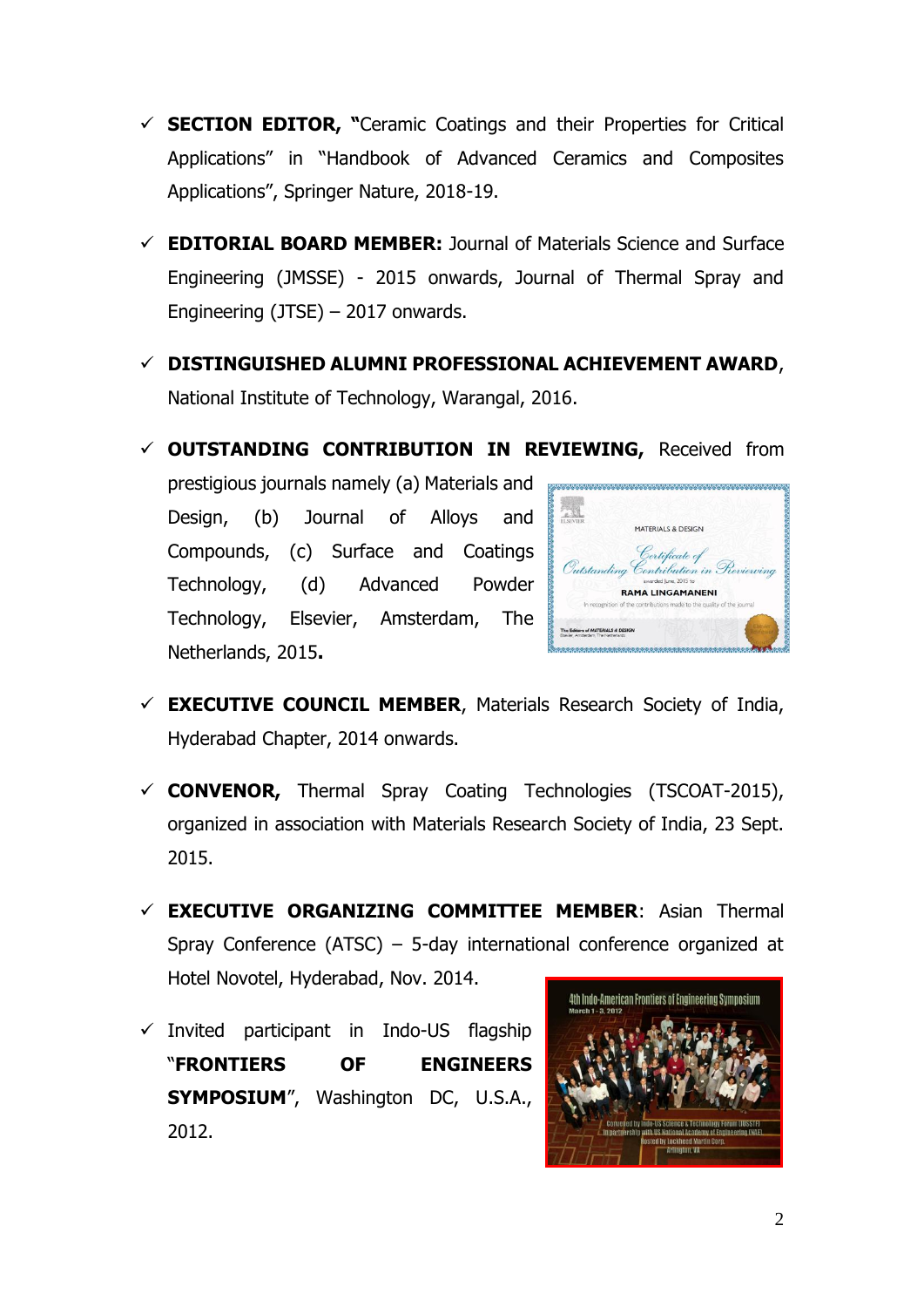- **CONVENOR -** INAE Annual Convention: Coordinated with DMRL, RCI, DRDO and CSIR, INAE-New Delhi, December 2011.
- **ORGANIZING COMMITTEE MEMBER:** 2-day workshop conducted in association with McGill University, Canada and Boeing, USA to utilize ARCI technologies to space applications, 2011.
- **CONVENOR**: Surface Engineering: Technologies, Research and Applications (SETRA) – a 5-day course (27-31 August 2012), organized at ARCI. Transferred Rs. 7.0 lakhs surplus funds to Prof. T.R. Ananthraman Education & Research Foundation for supporting the meritorious students pursuing materials science & metallurgical engineering career.
- **SILVER MEDAL,** International Conference on Metallurgical Coatings and Thin Films (ICMCTF), San Diego, USA, 2009.
- $\checkmark$  **RESEARCH FACULTY** Materials Science & Engineering, Northwestern University, Illinois (Chicago), USA, 2008 - 2009.
- **INTERNATIONAL SCIENTIST OF THE YEAR 2008**, International Biographic Centre, Cambridge UK.
- $\checkmark$  **BOYSCAST FELLOW** Department of Science & Technology, Government of India, 2007, Award carries US\$ 30,000 fellowship grant.
- $\checkmark$  Biographic Details were published in "WHO IS **WHO IN ASIA**" in 2007, "**WHO IS WHO IN THE WORLD**" in 2008, Marquis Publication Board, Pennsylvania, USA.
- **LIFE MEMBER**, Indian Institute of Metals, Calcutta, 2005.
- $\checkmark$  **EXECUTIVE COUNCIL MEMBER**, Hyderabad Chapter of Indian Institute of Metals, Calcutta, 2005-2007.

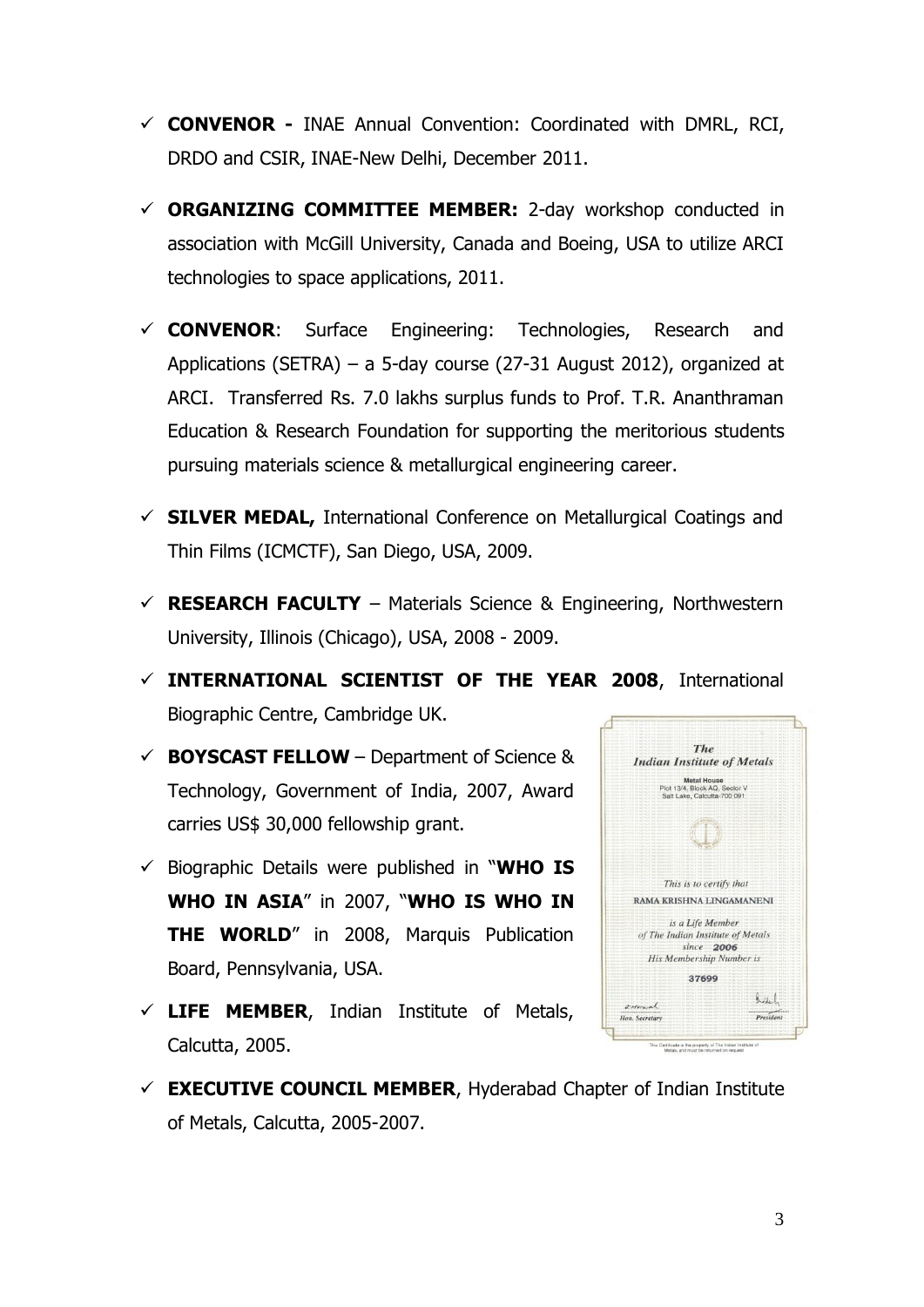**YOUNG ENGINEER AWARD**, Indian National Academy of Engineering (INAE) 2005, carries Rs. 20,000 cash prize, Rs. 1,00,000 lakh research grant, citation and a gold medal.



- **THOMSON'S HIGHLY CITED AWARD,** Thomson's Web of Science, Singapore, 2005.
- **ORGANIZING COUNCIL MEMBER**, International Conference on Advanced Surface Treatments: Research and Applications (ASTRA), Hyd, 3- 6 Nov. 2003.
- $\checkmark$  **BEST PAPER AWARD**, 1<sup>st</sup> Prize, NMD-ATM, Indian Institute of Metals, Bhilai, 2000.
- "**PRESIDENT GOLD MEDAL**" M.Tech thesis was nominated at IIT-K.
- **BEST ACADEMIC PERFORMANCE AWARD,** REC-Warangal, 1997

#### **LIST OF PATENTS GRANTED:**

Principal inventor of the following patents granted in Indian and abroad:

| S.<br>No. | <b>DETAILS OF PATENT GRANTED</b>                                                                                                                                  |
|-----------|-------------------------------------------------------------------------------------------------------------------------------------------------------------------|
| 1.        | <b>US Patent # US 9,365,945</b> Process for continuous coating<br>deposition and an apparatus for carrying out the process, Date of<br>grant: 14 June 2016        |
| 2.        | <b>French Patent # FR 2937342</b> Method for Continuous Deposition of<br>Coatings and Apparatus for Carrying out the Method, Date of grant:<br>18 December 2015   |
| 3.        | <b>US Patent # US 8,486,237</b> A Process for Continuous Coating<br>Deposition and an Apparatus for Carrying out the Process, Date of<br>grant: 16 July 2013      |
| 4.        | <b>JAPAN Patent # JP 5442386</b> A Process for Continuous Coating<br>Deposition and an Apparatus for Carrying out the Process, Date of<br>grant: 27 December 2013 |
| 5.        | <b>UK Patent # GB 2464378</b> A Process for Continuous Coating<br>Deposition and an Apparatus for Carrying out the Process, Date of<br>grant: 15 May 2013         |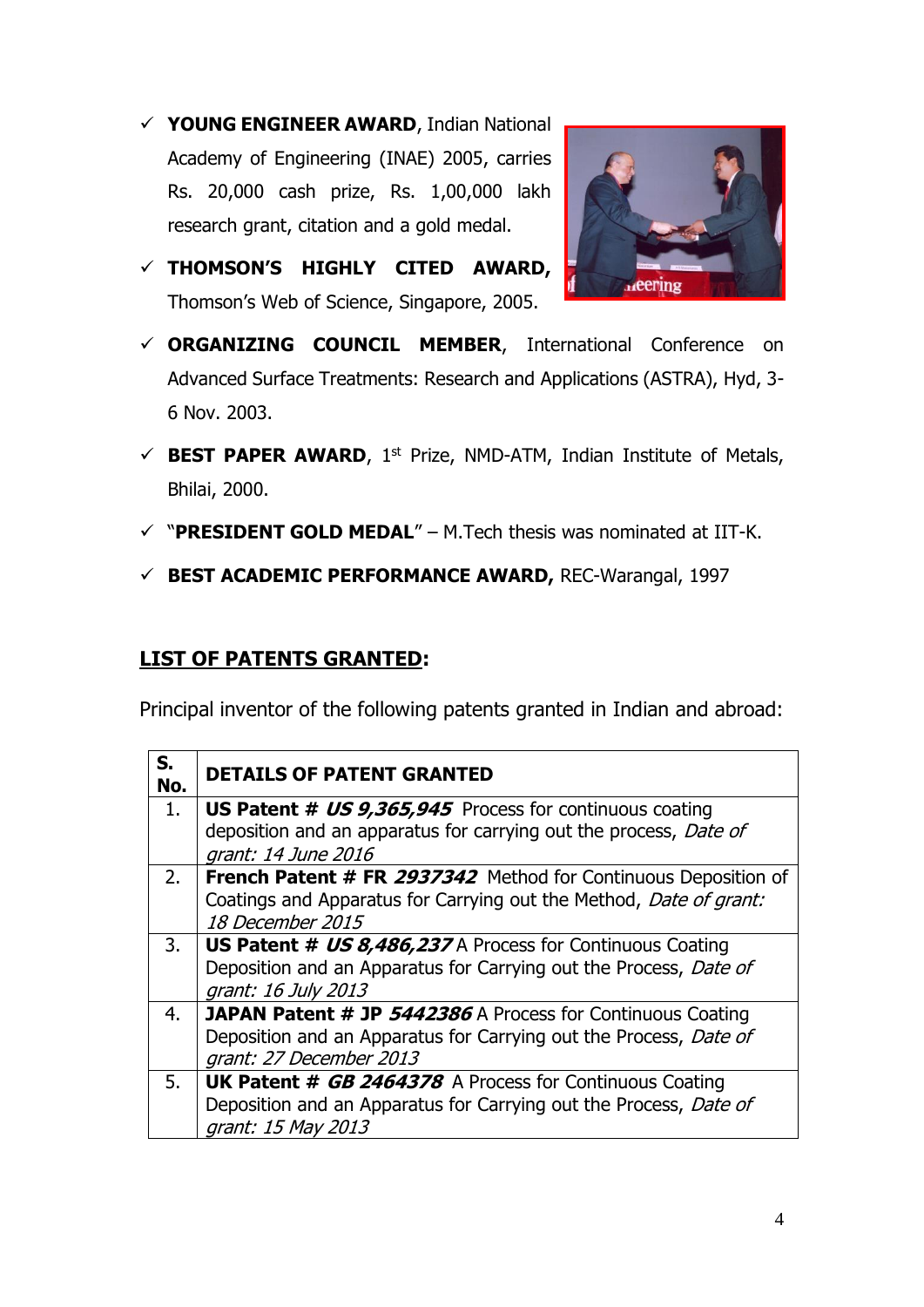| 6.  | <b>GERMAN Patent # DE 102009044256</b> A Process for Continuous<br>Coating Deposition and an Apparatus for Carrying out the Process,<br>Date of grant: 12 May 2010      |
|-----|-------------------------------------------------------------------------------------------------------------------------------------------------------------------------|
| 7.  | SOUTHAFRICA Patent # ZA200906786 A Process for continuous<br>coating deposition and an apparatus for carrying out the process, Date<br>of grant 26 May 2010.            |
| 8   | <b>BRAZIL Patent # PI0904232-6 A Process for continuous coating</b><br>deposition and an apparatus for carrying out the process, Date of<br>grant 14 September 2010.    |
| 9.  | <b>INDIAN Patent # 209817</b> Process for forming ceramic coatings on<br>metallic bodies and an apparatus for carrying out the process, Date of<br>grant: 06 Sept. 2007 |
| 10. | <b>US Patent # US 6,893,551</b> Process for forming ceramic coatings on<br>metallic bodies and an apparatus for carrying out the process, Date of<br>grant: 17 May 2005 |



In addition to the aforementioned patents granted, the following patent application was also filed:

 **L. Rama Krishna**, D. Srinivasa Rao, S.V. Joshi and G. Sundararjan, Process and apparatus for protection of Structural Members from Wear, Corrosion and Fatigue Damage – Indian Patent Appln  $#$  1839/DEL/2015, June 2015.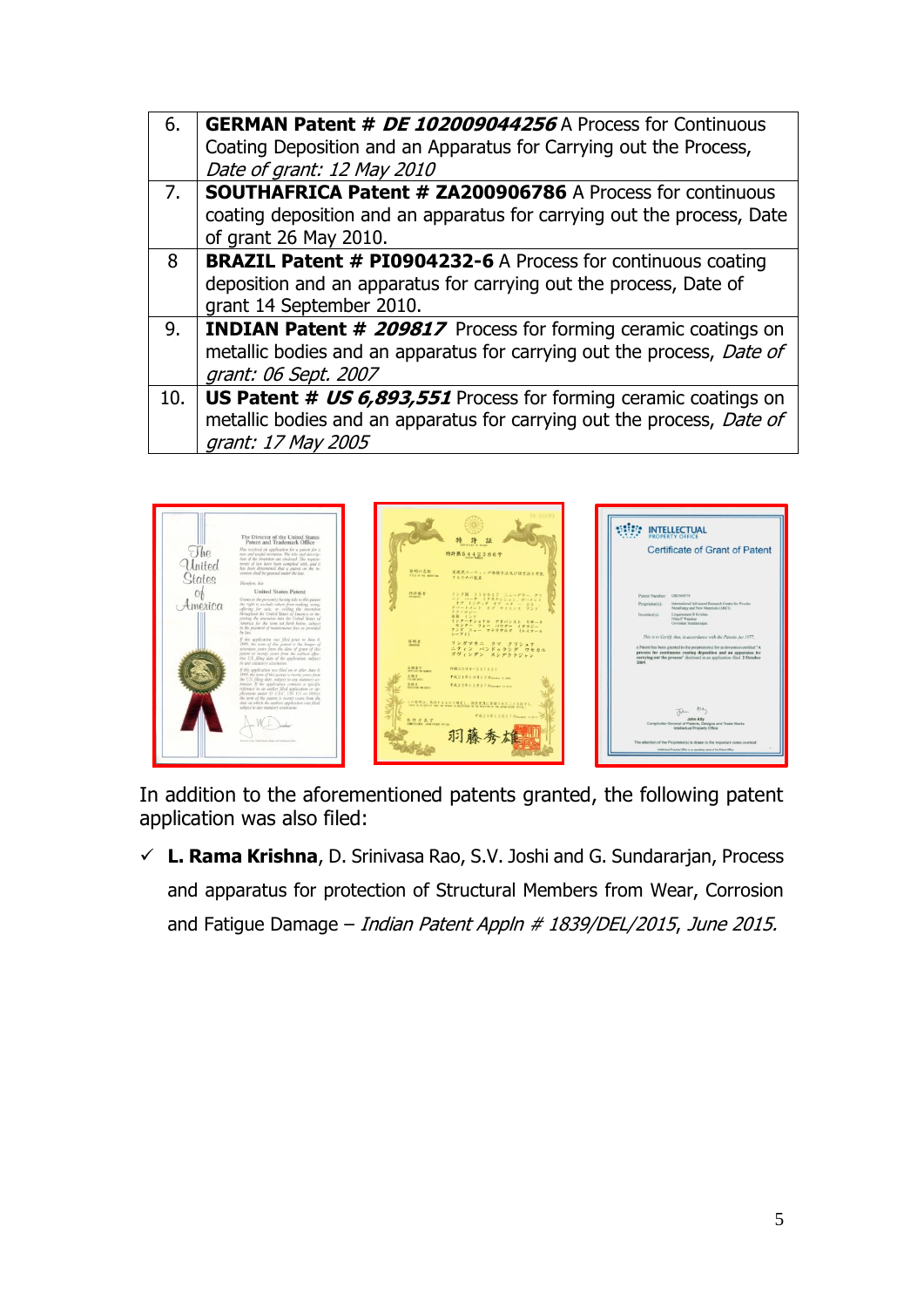#### **INVITED BOOK CHAPTERS:**

- **L. Rama Krishna**, P. Suresh Babu, Manish Tak, D. Srinivasa Rao, G. Padmanabham and G. Sundararajan, Processing of Ceramic and Cermet Coatings for Aerospace and Strategic Applications, in Handbook of Advanced Ceramics and Composites Applications, Ed: Yashwant R Mahajan and Roy Johnson, Springer Nature, 2020, pp: 1465-1526.
- **L. Rama Krishna** and G. Sundararajan, Corrosion and Wear Protection through Micro Arc Oxidation Coatings in Aluminum and Its Alloys, in "*Encyclopedia of Aluminum* and Its Alloys", Ed: George E. Totten, Olaf Kessler, Murat Tiryakioglu, Pubs: Taylor & Francis, 2018, pp: 386-399, ISBN-13:978-1466510807, ISBN-10: 1466510803.





- P. Suresh Babu, D. Srinivasa Rao, **L. Rama Krishna**, G. Sundararajan and Arvind Agarwal, Thermal Spray Coatings: Aluminum Alloy Protection, in "Encyclopedia of Aluminum and Its Alloys", Ed: George E. Totten, Olaf Kessler, Murat Tiryakioglu, Pubs: Taylor & Francis, 2018, pp: 2680-2695, ISBN-13:978-1466510807, ISBN-10: 1466510803.
- D. Srinivasa Rao, **L. Rama Krishna** and G. Sundararajan, Detonation Sprayed Coatings for Aerospace Applications, in "Aerospace Materials and Material Technologies", Ed: N.E. Prasad, R.J.H. Wanhill, Pubs: Indian Institute of Metals Series, Springer Science + Business Media, Singapore, 2017, pp: 483-500, ISBN: 978-981-10-2143-5, DOI: 10.1007/978-981-10-2134- 3\_22.

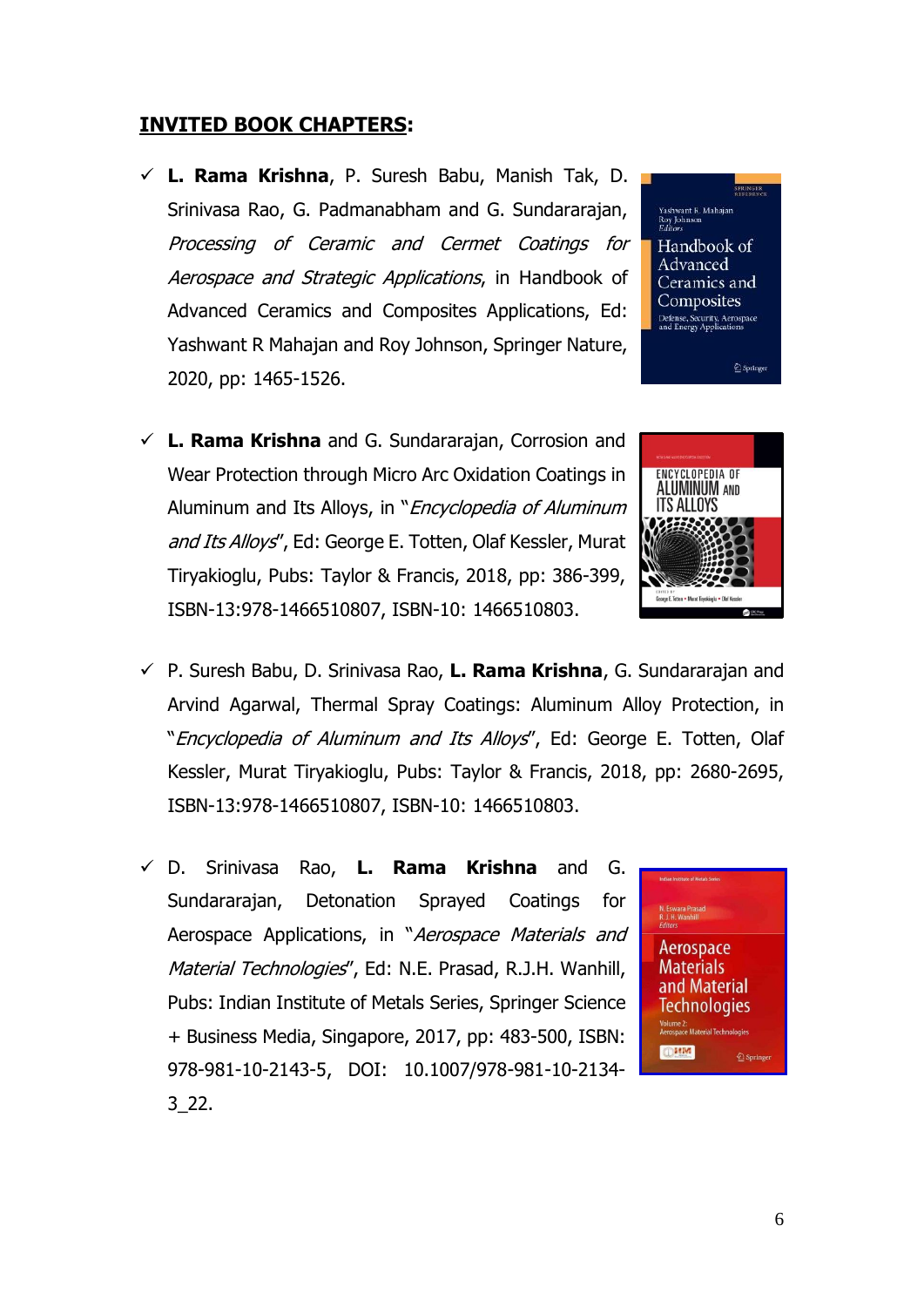- G. Sundararajan, **L. Rama Krishna**, N.P. Wasekar, G. Sivakumar and A. Jyothirmayi, Coatings for Corrosion Resistance in "Corrosion Science and Technology: Mechanisms, Mitigation and Monitoring", Pubs: Taylor & Francis, UK, Nov/Dec 2008 pp: 243-283, ISBN-13:978- 0849333743, ISBN-10:0849333741.
- **L. Rama Krishna,** Micro Arc Oxidation Vs Hard Anodizing: Process Features and Coating Properties in "Surface Engineering", Ed: D. Srinivasa Rao and Srikant V. Joshi, Pubs: NAM S&T Centre, Daya Publishing House, 2010 pp: 231-265, ISBN: 9788170356288.





#### **BOARD / EXPERT COMMITTEE MEMBER:**

- $\checkmark$  Vigilance Officer of ARCI from 2019 onwards
- $\checkmark$  Chairman: Aerospace Working Group at ARCI, 2017 onwards.
- $\checkmark$  Member Board of Studies: (i) Department of Materials & Metallurgical Engineering, NIT Warangal, (ii) Department of Mechanical Engineering, Amrita Viswa Vidya Peetham, Coimbatore, (iii) Department of Metallurgical and Materials Engineering, RGUKT, Nuzvid, (iv) Department of Mechanical Engineering, PVP Siddhartha Institute of Technology, Vijayawada.
- Editorial board Member: Journal of Materials Science and Surface Engineering - 2014 onwards
- $\checkmark$  Member, Various Screening & Recruitment Boards, Policy Making and Implementation committees, Procurement Committees, ARCI – 2015 onwards
- $\checkmark$  Departmental Peer Review Committee Member, *Department of Metallurgical* and Materials Engineering, NIT-Warangal - 2015
- $\checkmark$  Industry–Institute Interaction Committee Member, Department of Metallurgical Engineering, JNTU-Hyderabad - 2014 onwards
- $\checkmark$  DRDO Assessment Council (DAC) technical expert, Research Centre Imarat, Hyderabad, 2015
- $\checkmark$  Scientists/JRF/SRF Screening and Recruitment Interview Board Member, International Advanced Research Centre, Hyderabad – 2014, 2016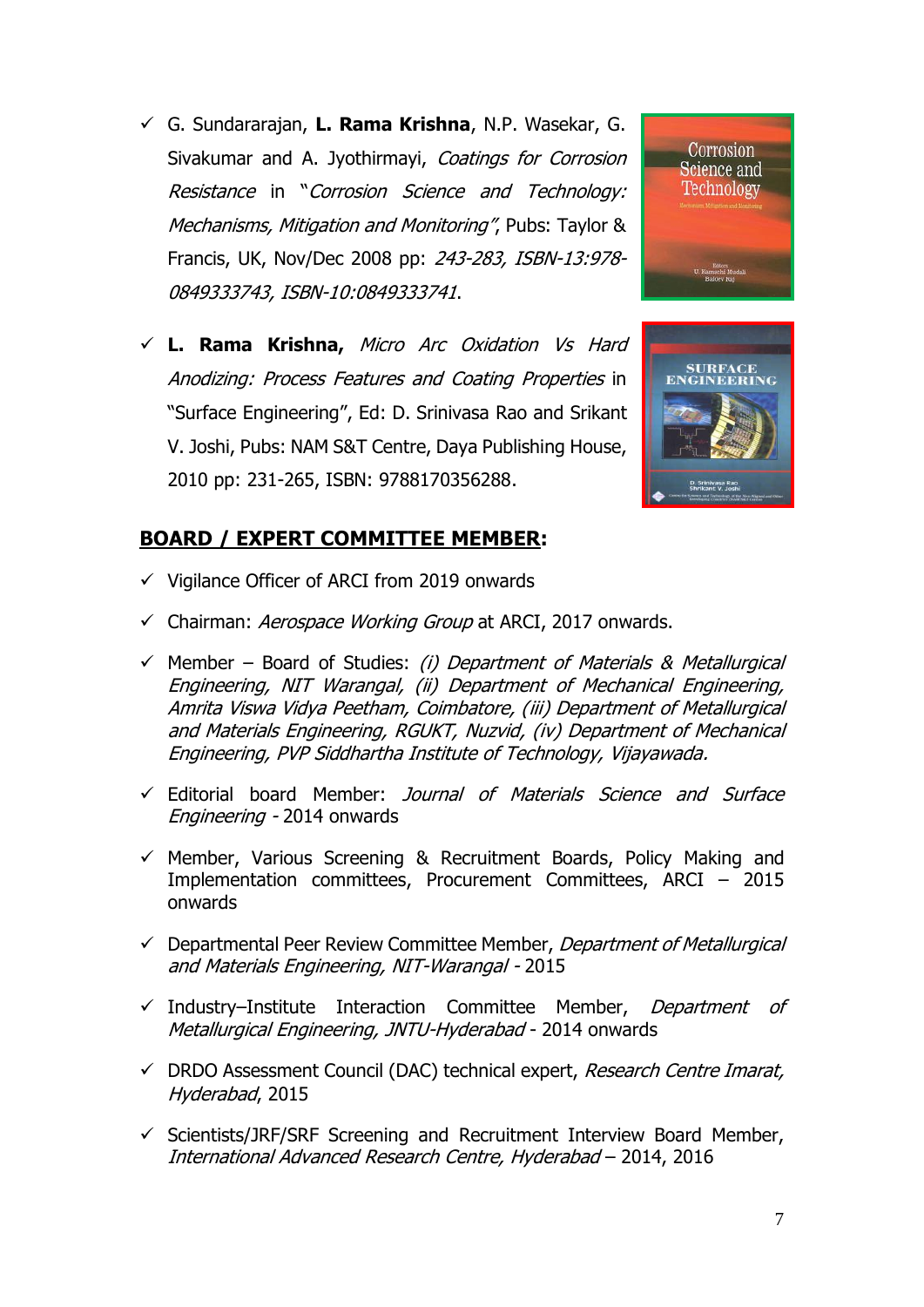8

 $\checkmark$  Thesis Examiner, *Department of Mechanical Engineering & Department of* Metallurgical and Materials Engineering, NIT-Warangal – 2013 onwards

#### **RECOGNIZED REVIEWER**

 $\checkmark$  Status confirmed by several prestigious international journals such as Materials and Design, Journal of American Ceramic Society, Surface & Coatings Technology, Materials

Chemistry and Physics, Journal of Thermal Spray Technology, Corrosion Science, Metallurgical and Materials Transactions 冠 A, Surface Review & Letters, Applied Surface

Science, Wear, Journal of Alloys and Compounds, Materials Science & Engineering A, Advanced Powder Technology.

## **INVITED REVIEW ARTICLES:**

- P. Suresh Babu, Y. Madhavi, **L. Rama Krishna**, G. Sivakumar, D. Srinivasa Rao and G. Padmanabham, Thermal Spray Coatings for Erosion-Corrosion Resistant Applications, Transactions of Indian Institute of Metals 73 (9) (2020) 2141-2159.
- Nitin P. Wasekar, **L. Rama Krishna**, D. S. Rao, G. Padmanabham, Novel Nanostructured Coatings by Pulsed Electrodeposition, Indian Engineering Exports, 12 (7) (2019), 16-24.
- **L. Rama Krishna**, Y. Madhavi, P.S. Babu, D. S. Rao, G. Padmanabham, Strategies for Corrosion Protection of Non-ferrous Metals and Alloys Through Surface Engineering, Materials Today: Proceedings 15 (2019) 145-154.
- P.S. Babu, Y. Madhavi, **L. Rama Krishna**, D. S. Rao, G. Padmanabham, Thermally Sprayed WC-based Cermet Coatings for Corrosion Resistance Applications, JOM 70 (11) (2018) 2636-2649.
- G. Sundararajan, S.V. Joshi and **L. Rama Krishna**, Engineered Coatings for the Automotive Engine and Power Train Components, Current Opinion in Chemical Engineering 11 (2016) 1-6.
- **L. Rama Krishna** and G. Sundararajan, Aqueous Corrosion Behavior of Micro Arc Oxidation (MAO) Coated Magnesium alloys – A Critical Review, JOM 66 (6) (2014) 1045-1060.



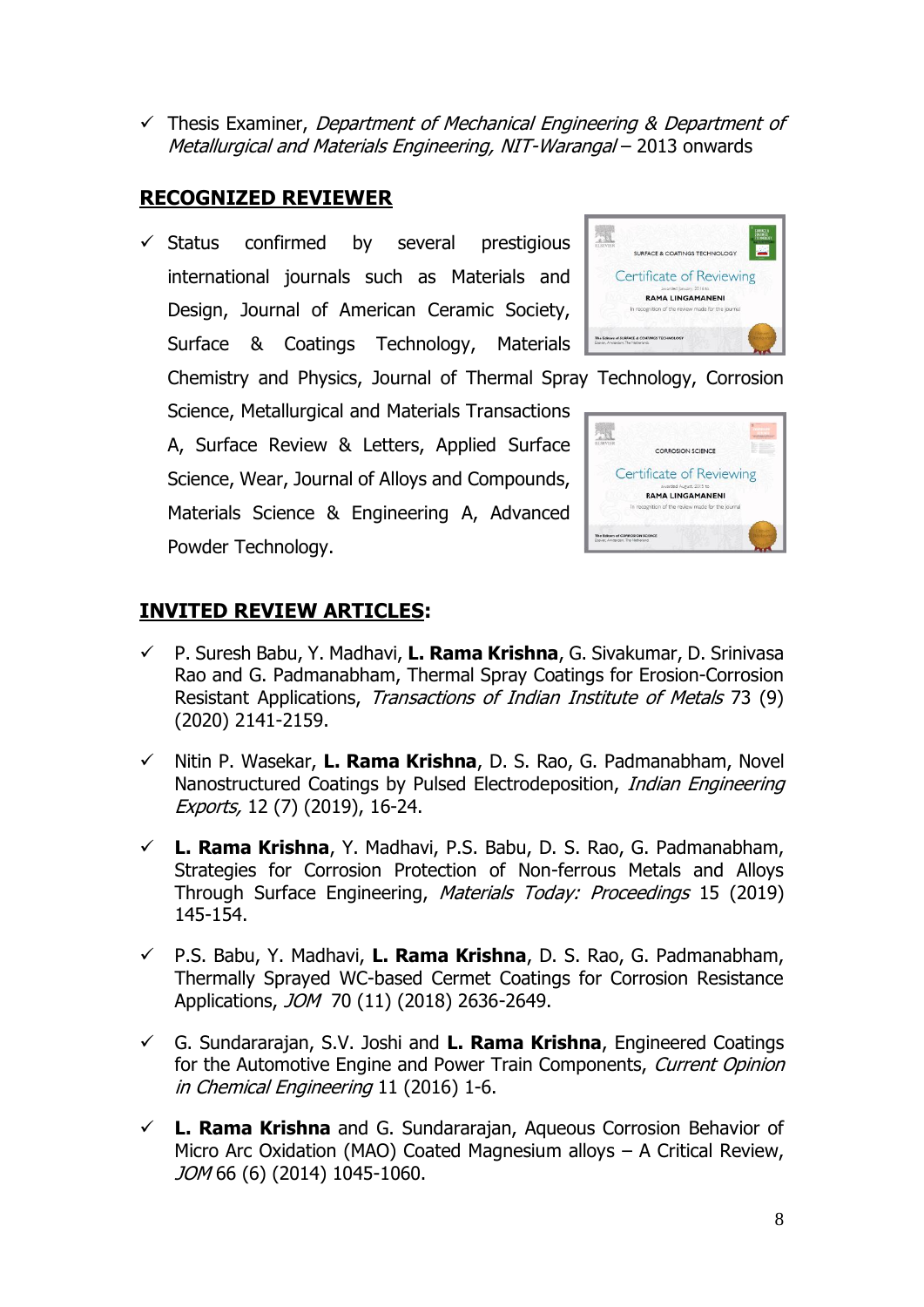### **CONTRIBUTED JOURNAL ARTICLES:**

- D.V. Lakshmi, P.S. Babu, **L. Rama Krishna**, R. Vijay, D.S. Rao, G. Padmanabham, Corrosion and Erosion behavior of Iron Aluminide (FeAl(Cr)) coating deposited by Detonation Spray Technique, Advanced Powder Technology, 2021 (Published)
- Y. Madhavi, **L. Rama Krishna**, N. Narasaiah, Corrosion-fatigue performance of hard anodized, MAO coated 2024-T3 and 7075-T6 aerospace Al alloys, Transactions of Indian Institute of Metals 32 (2021) 2192-2201.
- $\checkmark$  E. Lokeshkumar, P. Manojkumar, A. Saikiran, C. Premchand, S. Hariprasad, **L. Rama Krishna**, N. Rameshbabu, Fabrication of Ca and P containing niobium oxide ceramic coatings on niobium by PEO coupled EPD process, Surface and Coatings Technology, 416 (2021) 127161.
- Y. Madhavi, **L. Rama Krishna** and N. Narasaiah, Corrosion-Fatigue Behavior of Micro Arc Oxidation Coated 6061-T6 Al alloy, International Journal of Fatigue, 142 (2021) 105965.
- Y. Madhavi, **L. Rama Krishna**, N. Narasaiah, Influence of Surface Roughness on the Corrosion-Fatigue Behavior of MAO Coated 6061-T6 Al alloy Assessed in NaCl medium, Surface and Coatings Technology, 414 (2021) 127102.
- S. Hariprasad, A. Saikiran, Ch. Premchand, **L. Rama Krishna**, N. Remshbabu, Fabrication of Ceramic Coatings on the Biodegradable ZM21 Magnesium Alloy by PEO Coupled EPD Followed by Laser Texturing Process, Journal of Magnesium and Alloys, 2020 (In press)
- N.P. Wasekar, B. Lavakumar, **L. Rama Krishna**, D.S. Rao and G. Padmanabham, Pulsed electrodeposition, Mechanical Properties and Wear Mechanism in Ni-W/SiC Nanocomposite Coatings Used for Automotive Applications, Applied Surface Science, 527 (2020) 146896.
- V. Srinivasa Rohit, A. Venu Gopal and **L. Rama Krishna**, A New Approach in Establishing Stable Machining Parameters Using Frame Statistics and Kurtosis. In: Voruganti H., Kumar K., Krishna P., Jin X. (eds) Advances in Applied Mechanical Engineering, Lecture Notes in Mechanical Engineering, Singapore, 2020 pp: 1159-1167.
- A. Saikiran, S. Hariprasad, P. Manojkumar, **L. Rama Krishna**, N. Rameshbabu, Effect of laser treatment on morphology and corrosion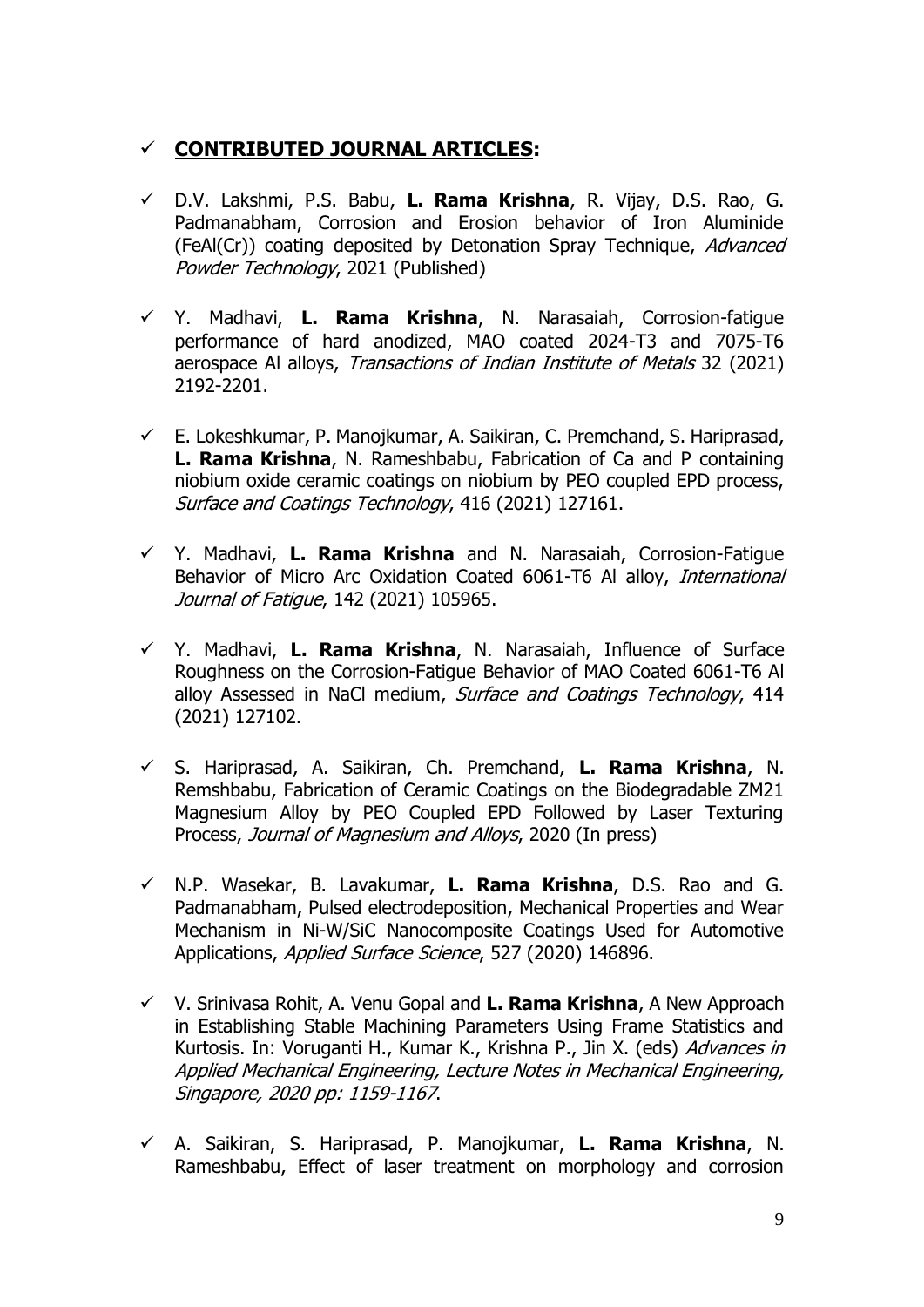behavior of the plasma electrolytic oxidation coatings developed on aluminized steel, Surface and Coatings Technology, 394 (2020) 125888.

- N.S. Anas, R.K. Dash, R. Vijay, **L. Rama Krishna**, Tribological Performance of CNT/Ni coated CNT Dispersed Al Alloys Produced by Mechanical Milling and Hot Extrusion, Journal of Materials Engineering & Performance, 29 (2020) 1630-1639.
- V.S. Rohit, A. Venu Gopal, **L. Rama Krishna**, Dynamic force signal analysis in dry finish turning of Aluminium metal matrix composites, E3S Web of Conferences ICMED 184 (2020) 01072
- $Y$  Y. Madhavi, **L. Rama Krishna**, N. Narasaiah, Influence of micro arc oxidation coating thickness and prior shot peening on the fatigue behavior of 6061-T6 Al alloy, International Journal of Fatigue, 126 (2019) 297-305.
- A. Saikiran, S. Hariprasad, S. Arun, **L. Rama Krishna**, N. Rameshbabu, Effect of electrolyte composition on morphology and corrosion resistance of plasma electrolytic oxidation coatings on aluminized steel, Surface and Coatings Technology, 372 (2019) 239-251.
- **L. Rama Krishna,** Y. Madhavi, T. Sahithi, D. Srinivasa Rao, S.V.K. Ijeri, Om Prakash, S.P. Gaydos, Enhancing the high cycle fatigue life of high strength aluminum alloys for aerospace applications, Fatigue and Fracture of Engineering Materials and Structures, 42 (2019) 698-709.
- R. Ghosh, A. Venugopal, P.I. Pradeep, **L. Rama Krishna**, P.R. Narayanan, B. Pant, R.M. Cherian, Effect of Microstructure on the Environmentally Induced Cracking Behavior of Al-Zn-Mg-Cu-Zr Aluminum Alloy, Corrosion Science and Technology, 17 (3) (2018) 101-108.
- **L. Rama Krishna**, Y. Madhavi, T. Sahithi, N.P. Wasekar, N.M. Chavan, D.S. Rao, Influence of prior shot peening variables on the fatigue life of micro arc oxidation coated 6061-T6 Al alloy, International Journal of Fatigue, 106 (2018) 165-174.
- P. Suresh Babu, D. Sen, A. Jyothirmayi**, L. Rama Krishna**, D. Srinivasa Rao, Influence of microstructure on the wear and corrosion behavior of detonation sprayed  $Cr_2O_3$ -Al<sub>2</sub>O<sub>3</sub> and plasma sprayed  $Cr_2O_3$  coatings, Ceramics International, 44(2) (2018) 2351-2357.
- P. Suresh Babu, P. Chanikya Rao, A. Jyothirmayi, P. Sudharshan Phani**, L. Rama Krishna**, D. Srinivasa Rao, Evaluation of microstructure, property and performance of detonation sprayed WC-(W,Cr)<sub>2</sub>C-Ni coatings, Surface and Coatings Technology, 335 (2018) 345-354.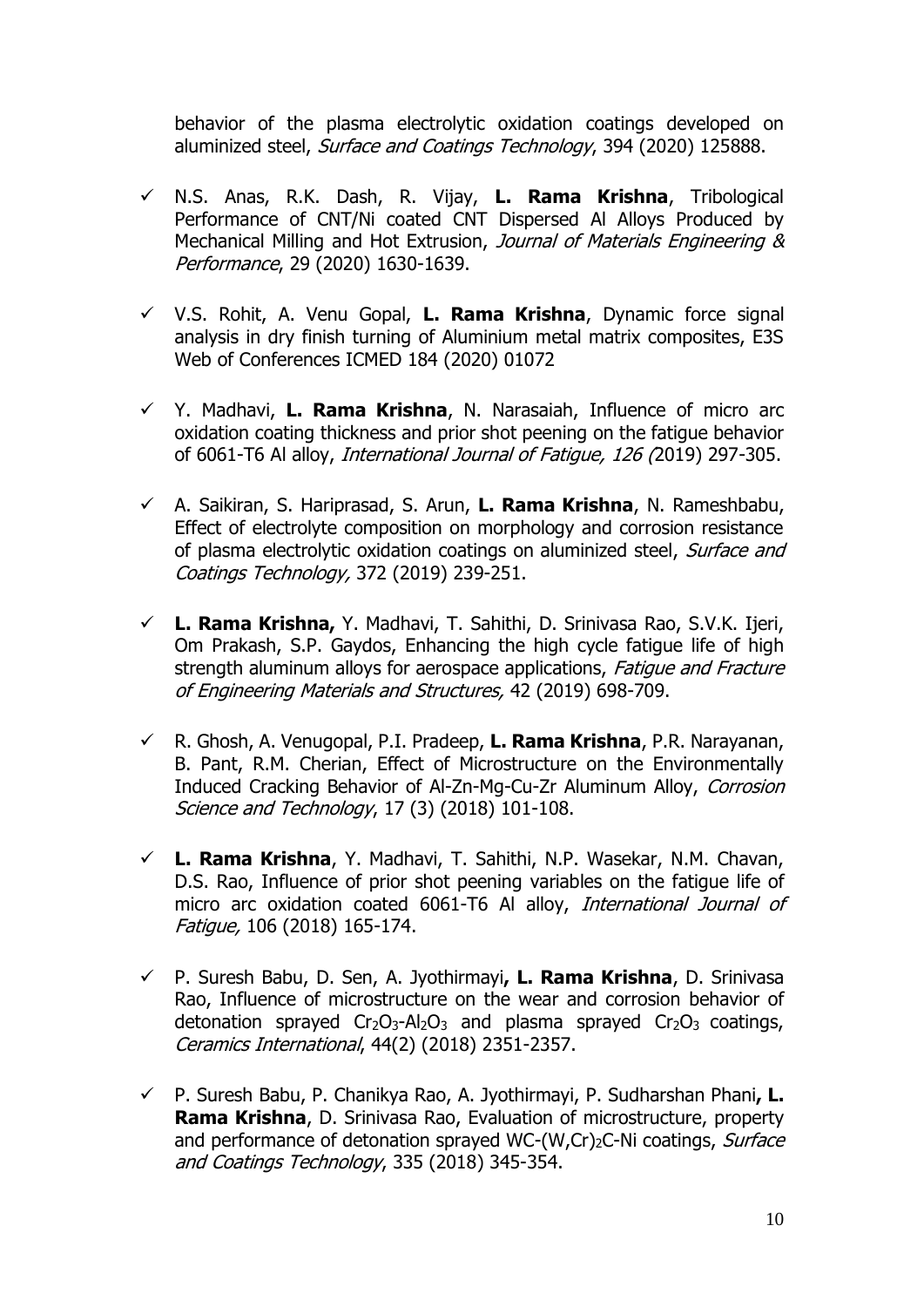- T. Arunnellaiappan, S. Arun, S. Hariprasad, S. Gowtham, **L. Rama Krishna**, N. Rameshbabu, Fabrication of Corrosion Resistant Hydrophobic Ceramic Nanocomposite Coatings on PEO Treated AA7075, Ceramics International, 44(1) (2018) 874-884.
- P.S. Babu, D.S. Rao, **L. Rama Krishna,** G. Sundararajan, Weibull analysis of hardness distribution in detonation sprayed nano-structured WC-12Co coatings, Surface and Coatings Technology, 319 (2017) 394-402.
- T. Arunnellaiappan, **L. Rama Krishna**, S. Anoop, R. Uma Rani, N. Rameshbabu, Fabrication of Multifunctional Black PEO Coatings on AA7075 for Spacecraft Applications, Surface and Coatings Technology, 307 (2016) 735-746.
- K. Valleti, S. Puneet, **L. Rama Krishna** and S.V. Joshi, Studies on cathodic arc PVD grown TiCrN Based Erosion Resistant Thin Films, Journal of Vacuum Science and Technology A, 34(4) 041512-1-7, 2016.
- T. Arunnellaiappan, M. Ashfaq, **L. Rama Krishna**, N. Rameshbabu, Fabrication of Corrosion-resistant Al<sub>2</sub>O<sub>3</sub>-CeO<sub>2</sub> Composite Coatings on AA7075 via Plasma Electrolytic Oxidation Coupled with Electrophoretic Deposition, Ceramic International, 42 (2016) 5897-5905.
- A. Venugopal, J. Srinath, **L. Rama Krishna**, P.R. Narayanan, S.C. Sharma and P.V. Venkitakrishnan, Corrosion and Nanomechanical Behaviors of Plasma Electrolytic Oxidation Coated AA7020-T6 Aluminum Alloy, Materials Science & Engineering A, 660 (2016) 39-46.
- T. Arunnellaiappan, N. Kishorebabu, **L. Rama Krishna**, N. Rameshbabu, Influence of Frequency and Duty cycle on Microstructure of Plasma Electrolytic Oxidized AA7075 and the Correlation to its Corrosion Behavior, Surface and Coatings Technology 280 (2015) 136-147.
- **L. Rama Krishna**, P.S.V.N.B. Gupta and G. Sundararajan, The Influence of Phase Gradient within the Micro Arc Oxidation (MAO) Coatings on Mechanical and Tribological Behaviour, Surface and Coatings Technology 269 (2015) 54-63.
- **L. Rama Krishna**, A. Jyothirmayi and G. Sundararajan, Relative Hardness and Corrosion Behavior of micro arc oxidation coatings formed on binary and ternary magnesium alloys, Materials & Design 77 (2015) 6-14.
- K.R.C. Somaraju, A. Jyothirmayi, **L. Rama Krishna**, and R. Subasri, Corrosion Behavior of Anodized and Sol-gel Duplex Coatings on Aluminum, International Conference & Exhibition on Corrosion, CORCON, 2015, Nace International Gateway India Section, CL-09, 2015.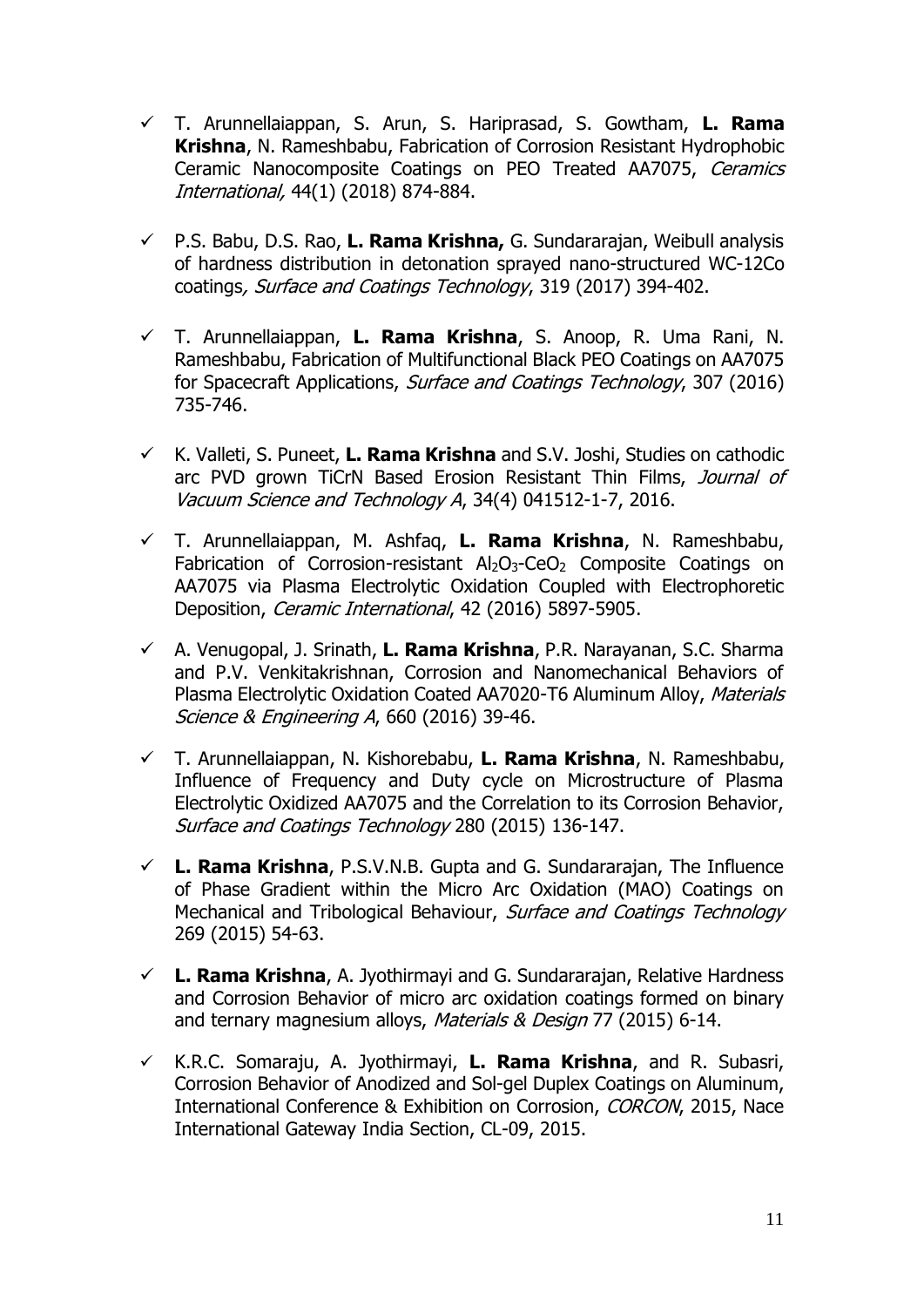- M. Sandhyarani, N.R. Babu, K. Venkateswarlu, **L. Rama Krishna,**  Fabrication, Characterization and in-vitro evaluation of nanostructured zirconia/hydroxyapatite composite film on zirconium, Surface and Coatings Technology 238 (2014) 58-67.
- **L. Rama Krishna**, G. Poshal, A. Jyothirmayi and G. Sundararajan, Compositionally Modulated CGDS+MAO Duplex Coatings for Corrosion Protection of AZ91 Magnesium Alloy, Journal of Alloys and Compounds 578 (2013) 355-361.
- D. Sreekanth, N.R. Babu, K. Venkateswarlu, Ch. Subrahmanyam, **L. Rama Krishna**, K.P. Rao, Effect of  $K_2$ TiF<sub>6</sub> and Na<sub>2</sub>B<sub>4</sub>O<sub>7</sub> as electrolyte additives on pore morphology and corrosion properties of plasma electrolytic oxidation coatings on ZM21 magnesium alloy, Surface and Coatings Technology 222 (2013) 31-37.
- A. Venkateswarlu, V.K. Sharma, **L. Rama Krishna**, Evaluation of Microstructure and Texture of Alloy-90 Sheets, International Journal of Latest Trends in Engineering and Technology (IJLTET) 2(3) (2013) 1-10.
- A. Ranade. **L. Rama Krishna**, Z. Li, J. Wang, C. Korach, Y.-W. Chung, Relationship between Hardness and Fracture Toughness in Ti-TiB<sub>2</sub> Nanocomposite Coatings, Surface and Coatings Technology 213 (2012) 26-32.
- A. Venugopal, R. Panda, S. Manwatkar, K. Sreekumar, **L. Rama Krishna**, G. Sundararajan, Effect of micro arc oxidation treatment on localized corrosion behaviour of AA7075 aluminum alloy in 3.5% NaCl solution, Trans. Nonferrous Met. Soc. China 22 (2012) 700−710.
- A. Venugopal, R. Panda, S. Manwatkar, K. Sreekumar, **L. Rama Krishna**, G. Sundararajan, Effect of Microstructure on the Localized Corrosion and StressCorrosion Behaviours of Plasma-Electrolytic-Oxidation-Treated AA7075 Aluminum Alloy Forging in 3.5wt.%NaCl Solution, International Journal of Corrosion, Volume 2012, Article ID 823967, doi:10.1155/2012/823967.
- **L. Rama Krishna**, G. Poshal and G. Sundararajan, Influence of Electrolyte Chemistry on Morphology and Corrosion Resistance of Micro Arc Oxidation Coatings Deposited on Magnesium, Metallurgical and Materials Transactions A, 41A (2010) 3499-3508.
- N. P. Wasekar, N. Ravi, P.S. Babu, **L. Rama Krishna** and G. Sundararajan, High-cycle Fatigue Behavior of Micro arc Oxidation Coatings Deposited on a 6061-T6 Al alloy, Metallurgical and Materials Transactions A, 41-1 (2010) 255-265.
- V. Krishna, **L. Rama Krishna**, N. Ravi, Novel Multilayer Nano-composite Coatings by Cylindrical Cathodic Arc Deposition for Dry, High Speed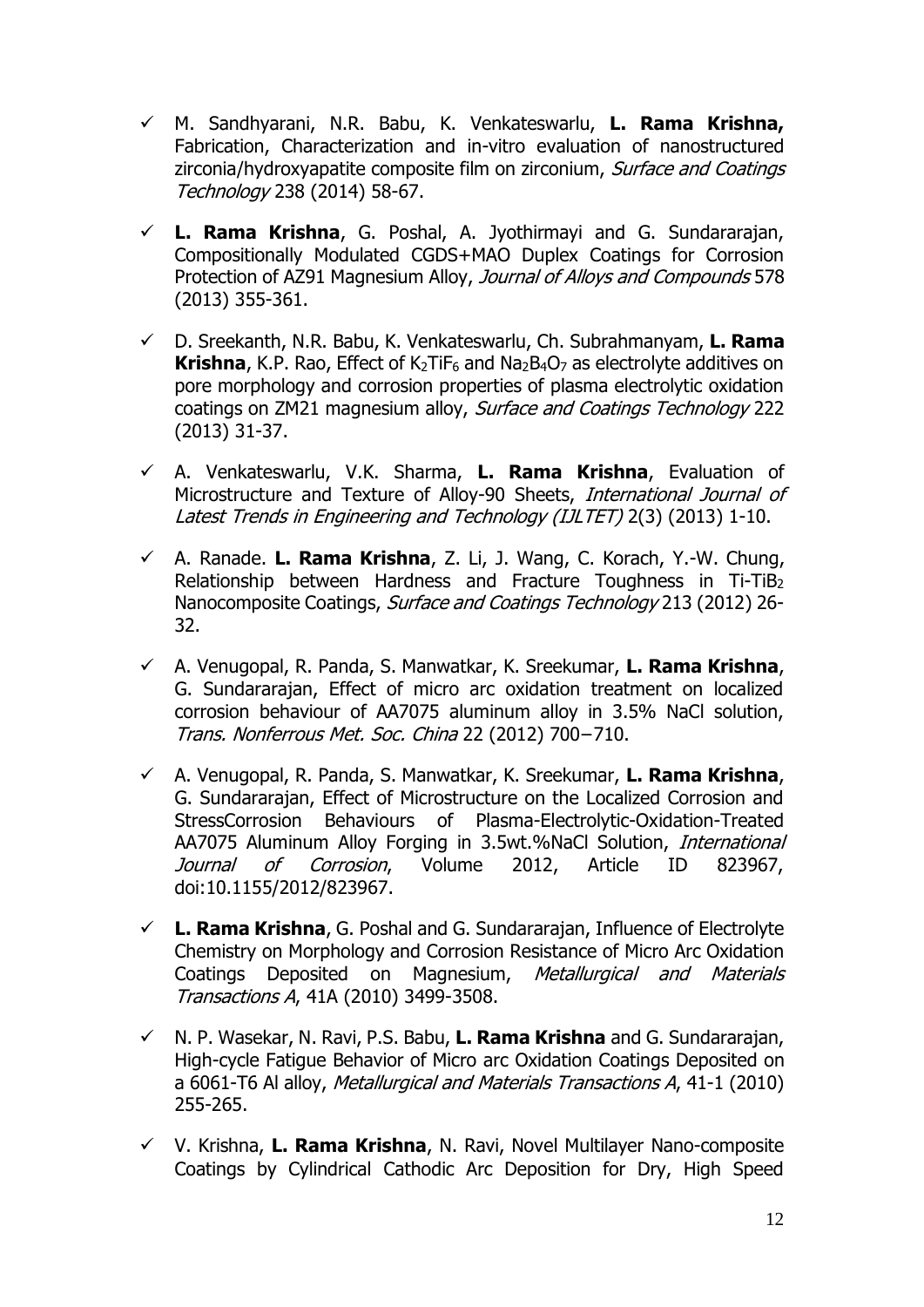Machining Applications, Surface Engineering Bulletin, Vol.2, Issue 3, October 2009, pp. 3-4.

- N.P. Wasekar, A. Jyothirmayi, **L. Rama Krishna** and G. Sundararajan, Effect of Micro Arc Oxidation Coatings on Corrosion Resistance of 6061-Al alloy, Journal of Materials Engineering and Performance 708 (2008) 708- 713.
- **L. Rama Krishna**, Micro Arc Oxidation Coating Technology: A Recent Innovation, Surface Engineering Bulletin, Vol.1, Issue 1, April 2008 pp. 3- 4.
- B. Rajasekaran, S.G. Sundara Raman, **L. Rama Krishna**, S.V. Joshi and G. Sundararajan, Influence of Micro Arc Oxidation and Hard Anodizing on Plain Fatigue and Fretting Fatigue Behaviour of Al-Mg-Si alloy, Surface and coatings Technology 202 (2008) 1462-1469.
- **L. Rama Krishna**, A. Sudha Purnima, N.P. Wasekar and G. Sundararajan, "Kinetics and Properties of Micro Arc Oxidation Coatings Deposited on Commercial Al Alloys", Metallurgical and Materials Transactions A, 38 (2007) 370-378
- **L. Rama Krishna**, A.S. Purnima and G. Sundararajan, "A Comparative Study of Tribological Behavior of Micro arc Oxidation and Hard Anodized Coatings", Wear, 261 (2006) 1095-1101.
- B. Deo, **L. Rama Krishna**, A. Dey and R. Boom, "Strategies for Development of Process Control Models for Hot Metal Desulfurization: Conventional and AI Techniques", Materials and Manufacturing Processes", Vol. 20, 2005, 407-419.
- G. Sundararajan and **L. Rama Krishna**, "Micro Arc Oxidation: A Novel Electrochemical Coating Technique", Proceedings of the International Convention on Surface engineering (INCOSURF), August 25-27 2004, 9-11.
- **L. Rama Krishna**, K.R.C. Somaraju and G. Sundararajan, "Tribological Performance of Ultra-Hard Ceramic Composite Coatings Obtained through Microarc Oxidation", Surface and Coating Technology, Vol.163-164, 2003, 484-490.
- $\checkmark$  G. Sundararajan and **L. Rama Krishna**, "Mechanisms underlying the formation of thick alumina coatings through the MAO coating technology" Surface and Coatings Technology, Vol.167, 2003, 269-277.
- **L. Rama Krishna**, D. Sen, D.S. Rao and G. Sundararajan, "Coatability and Characteristics of Fly Ash Deposited on Mild Steel by Detonation Spray Technique", Journal of Thermal Spray Technology, Vol.12 (1) 2003, 77-79.